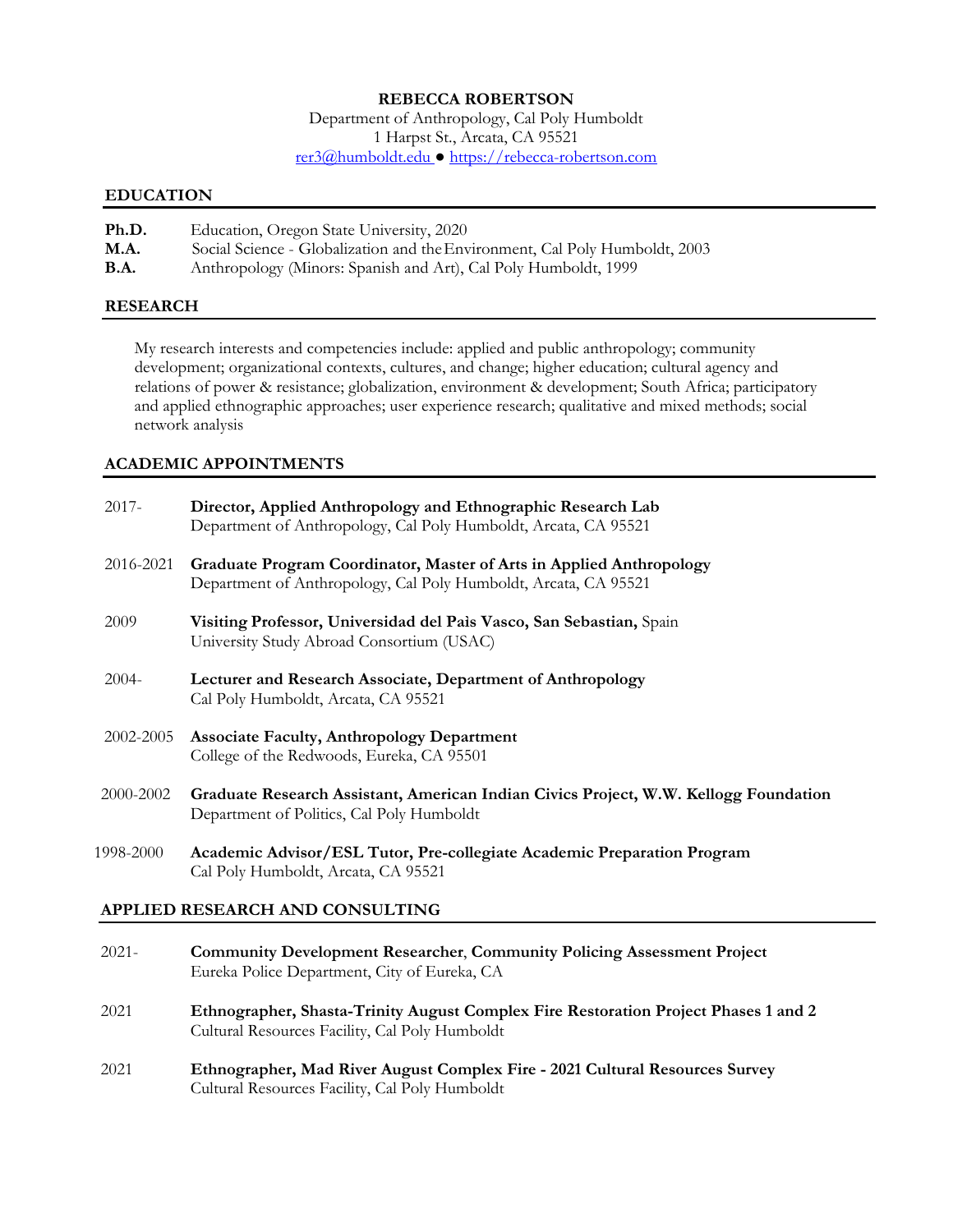| 2020-2021 | Ethnographer, Salmon River Floodplain and Mine Tailing Remediation Project<br>Cultural Resources Facility, Cal Poly Humboldt                         |
|-----------|------------------------------------------------------------------------------------------------------------------------------------------------------|
| 2019/2020 | <b>Community Development Researcher, Eureka Homelessness Assessment Project</b><br>Eureka Police Department, City of Eureka, CA                      |
| 2019-2020 | Qualitative Researcher Oregon Transfer Project<br>Oregon Higher Education Coordinating Commission                                                    |
| 2018      | User Experience Research and Design, McLean Community Center Development Project<br>Greenway Partners, Arcata, CA                                    |
| 2017      | User Experience Research and Design, AFD Development Project (McKinleyville)<br>Greenway Partners, Arcata, CA                                        |
| 2016      | User Experience Research and Design, Arcata Economic Development Corporation (AECD)<br><b>Redevelopment Project</b><br>Greenway Partners, Arcata, CA |
| 2016      | User Experience Research and Design, AFD Development Project (Arcata)<br>Greenway Partners, Arcata, CA                                               |
| 2015      | Business-Community Relations Researcher, City of Eureka -Business Ready Project<br>Greenway Partners, Arcata, CA                                     |
| 2013      | User Experience Researcher, One Hills Plaza Terrace Renovation Project<br>One Hills Plaza Homeowners Association, 75 Folsom St., San Francisco, CA.  |

### **PUBLICATIONS**

- **Robertson, R.** (under review) Anatomy and Implications of a Student Activist Network of Practice: Applying Social Network Analysis to Explore Activist Organizing and Collective Meaning Making. *Human Organization.*
- Crisp, G.; **Robertson, R**.; Garrison-Engbrecht, A. (2022) Questioning Assumptions about Accessible Bachelor's Granting Institutions. *Unlocking Opportunity through Broadly Accessible Institutions.* Crisp, G; McClure, K; Orphan, C (eds.). Routledge Press.
- **Robertson, R.** (2021) Transnational Student Activism, Social Media Counter-stories, and the Hegemonic Logics of Diversity Work in Higher Education. *International Journal of Qualitative Studies in Education.* DOI: 10.1080/09518398.2021.1885073
- **Robertson, R.** (2021) Tensions and Opportunities of Anthropology and the Academy Online. *Journal of Archaeology and Education,* 2021:5:1.
- Pacifico, D; Robertson, R. (2021) Meeting Students (and Subjects) Where They Are: Perspectives in Teaching, Learning, and Doing Archaeology and Anthropology Online. *Journal of Archaeology and Education,* 2021:5:1.
- Crisp, G.; **Robertson, R**.; Cox-Brand, E. (2021) Supporting Transfer for First Generation College Students. *At the Intersection: Unpacking the Experiences of First-Generation College Students Today. Longwell-*Grice, R.; Longwell-Grice, H. (eds.). Stylus Publishing.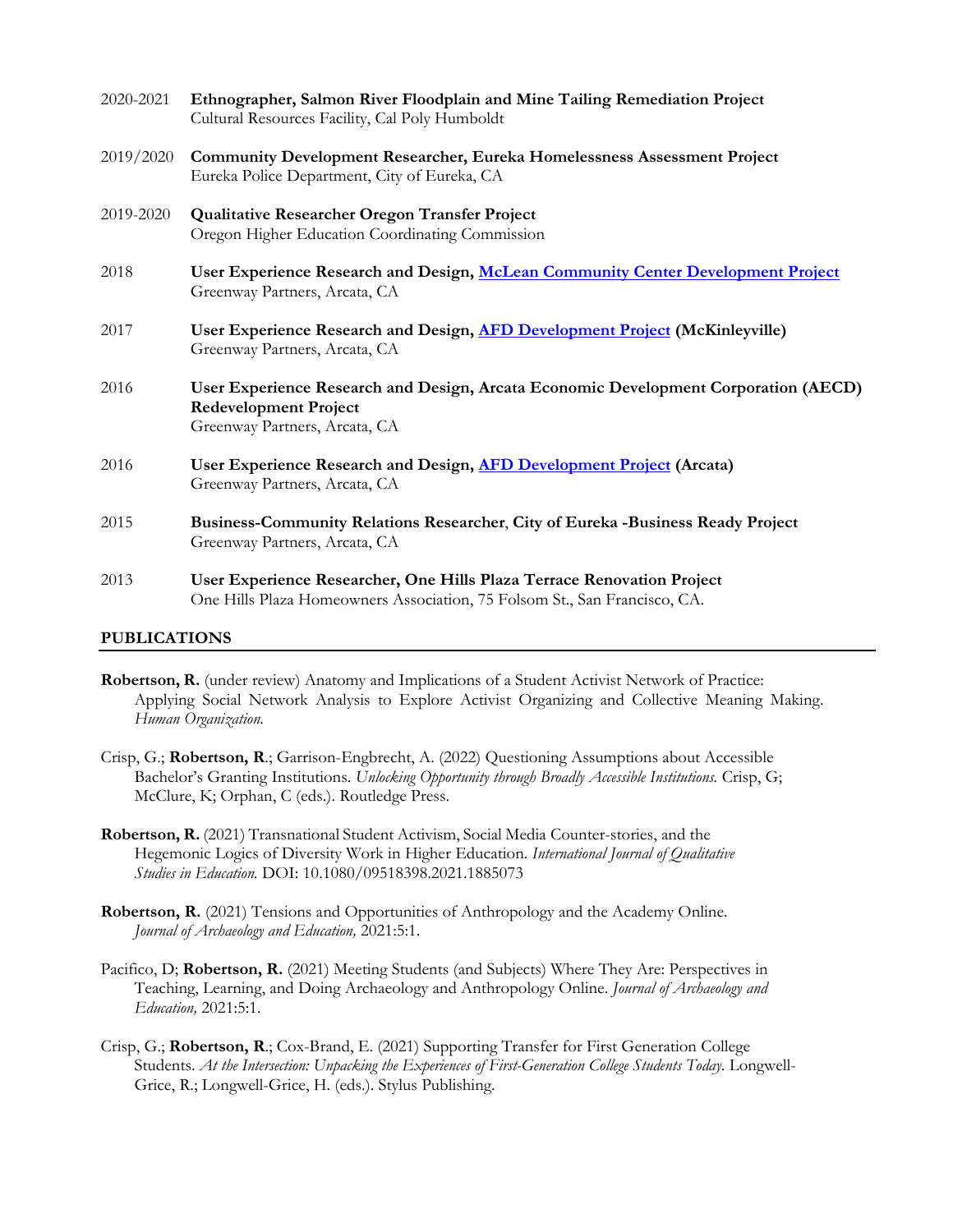- Crisp, G.; Potter, C.; **Robertson, R**.; Carales, V. (2020) Empirical and Practical Implications for Documenting Early Racial Transfer Gaps. *New Directions for Community Colleges*, 2020: 55-65. DOI:10.1002/cc.20423
- **Robertson, R.** (2019) The World Bank. *Encyclopedia of Higher Education, 5v.* Amey, M. (ed.) SAGE Publishing. ISBN: 9781473942912

### **TECHNICAL REPORTS**

- **Robertson, R.** (2022) *Eureka Police Department Community Policing Assessment Project: Phase I Report*. Prepared for the City of Eureka by the Applied Anthropology and Ethnographic Research Lab, Department of Anthropology, Cal Poly Humboldt.
- **Robertson, R.**; Angeloff, N. (2021). *Shasta-Trinity August Complex Restoration Project Phase 2: Cultural Resources Inventory Report*. Prepared for the South Fork Management Unit District, Shasta-Trinity National Forest - United Sates Forest Service (USFS) by the Cultural Resources Facility, Department of Anthropology, Cal Poly Humboldt.
- **Robertson, R.**; Angeloff, N. (2021). *Shasta-Trinity August Complex Restoration Project Phase 1: Cultural Resources Inventory Report*. Prepared for the South Fork Management Unit District, Shasta-Trinity National Forest - United Sates Forest Service (USFS) by the Cultural Resources Facility, Department of Anthropology, Cal Poly Humboldt.
- Hughes, K.; Castro, M.; Busch, D.; **Robertson, R.**; Angeloff, N. (2021). *Historic Context Statement for the Salmon River Watershed*. Prepared for the Salmon River Restoration Council by the Cultural Resources Facility, Department of Anthropology, Cal Poly Humboldt.
- **Robertson, R.** (2019) *Eureka Homelessness Assessment Report*. Presentation prepared for the Eureka Police Department, City of Eureka, CA.

#### **REFEREED CONFERENCE PRESENTATIONS**

- **Robertson, R.** (under review) Trail Blazers: Gendered Experiences of Female Firefighters and Their Impact on Fire Service Organizational Culture. Paper presentation: *American Anthropological Association Annual Meeting*s, 2022.
- **Robertson, R.** (2022) Gendered Roles, Identities, and Experiences of Female Professional Firefighters: Preliminary Findings. Paper presentation: *Society for Applied Anthropology*.
- **Robertson, R.** (2021) Applying Social Network Analysis to Explore Student Activist Communities of Practice. Paper presentation: *American Anthropological Association Annual Meeting*s, November, 2021.
- **Robertson, R.** (2021) #DiversityisNotInclusion. Paper presentation: *American Educational Research Association (AERA)*, Annual Meeting, April 8-12, 2021.
- **Robertson, R.** (2020) Student Activist Counter-stories and the Hegemonic Logics of Diversity in Higher Education. Paper presentation: *Philosophy and Theory of Higher Education Conference*, Uppsala, Sweden, October 18-20, 2020 (conference cancelled).
- Crisp, G.; Potter, C.; **Robertson, R.;** Carales, V. (2020) Documenting Early Racial Transfer Gaps: Empirical and Practical Implications for Transfer Partnerships. *Council for the Study of Community Colleges Annual Meeting, 2020* (conference cancelled).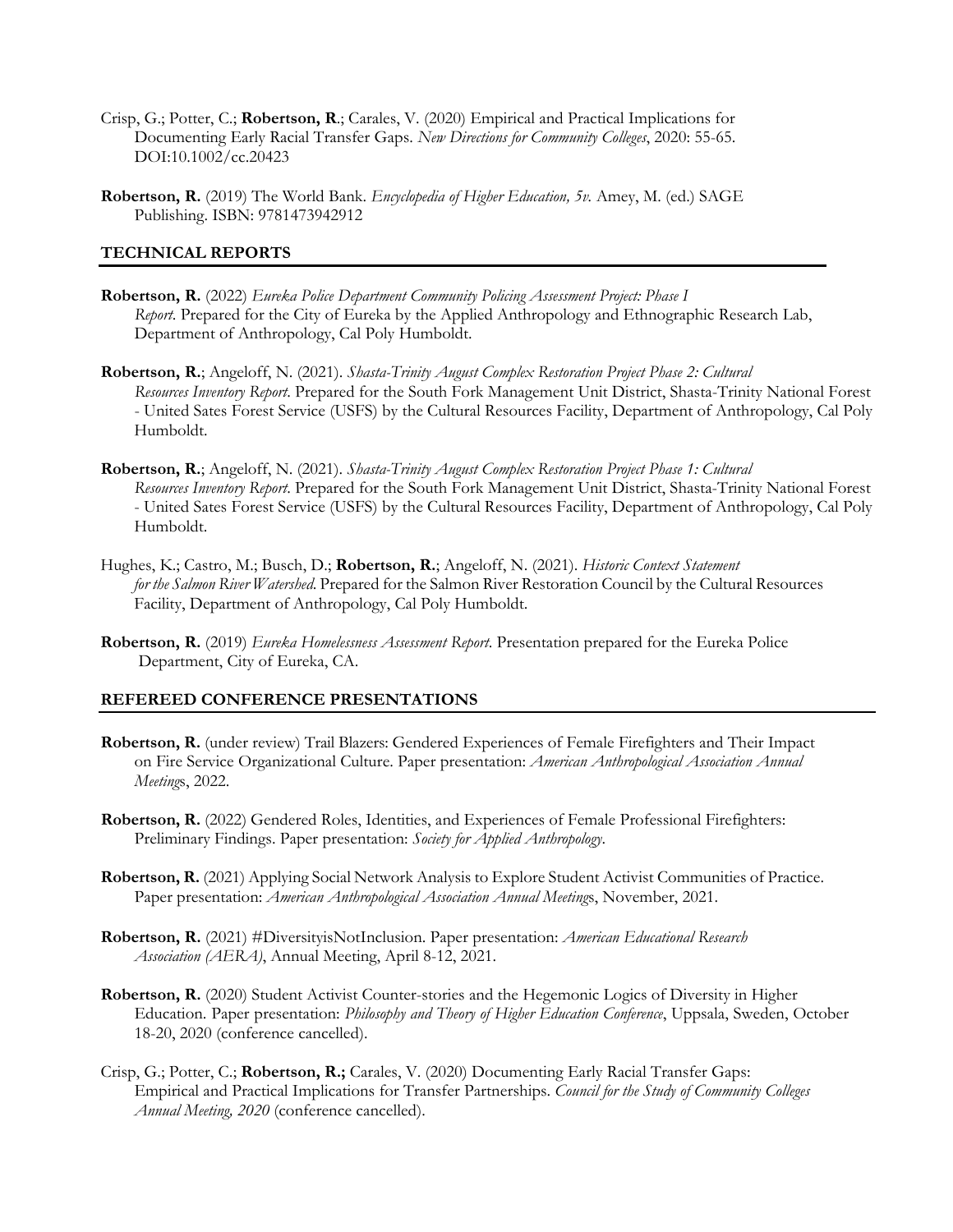- **Robertson, R.** (2019) Hashtag as Boundary Object: The Circulation of Meaning in a Student Activist Network of Practice. Paper presentation: *American Anthropological Association Annual Meeting*, Vancouver, Canada, November 20-24, 2019.
- **Robertson, R.** (2019) Student Activism and Diversity Work in Higher Education: A Review and Synthesis of the Literature. Paper presentation: *Association for the Study of Higher Education (ASHE).* Portland, OR, November 14-18, 2019
- **Robertson, R**; Crisp, G.; Cox-Brand, E. (2019) Developing a Grounded Theory of First-Generation Community College Students' Understanding of the Transfer Process in Oregon. Paper presentation: *Council for the Study of Community Colleges Annual Meeting* (CSCC). San Diego, CA, March 28-30, 2019.
- **Robertson, R.** (2019) Ambiguity, Neoliberalism, and Non-performativity: Examining Higher Education Diversity Work Through Student #Activism. Paper Presentation: *Ethnography and Education Forum.* Graduate School of Education, University of Pennsylvania, Philadelphia, PA, February 22-23, 2019.
- Pacifico, D.; **Robertson, R**.; Shoaps, R (2018) Teaching and Learning Anthropology Online. Roundtable presentation. *American Anthropological Association Annual Meeting*, San Jose, CA, November 14-18, 2018.
- **Robertson, R.** (2018) Challenging Institutional Hegemony Through Student Activism. Paper presentation: *American Anthropological Association Annual Meeting*, San Jose, CA.
- **Robertson, R.** (2017) Ghosting: Uncaptured Student Engagement in Online Courses. Poster presentation: American Anthropological Association Annual Meeting, Washington D.C.

### **PUBLIC DISSEMINATION OF RESEARCH**

| 2022 | Whiteboard Advisors' Boundless Potential Book Talk: Unlocking Opportunity Through Broadly<br>Accessible Institutions, April, 2022. Archived video                                                                  |
|------|--------------------------------------------------------------------------------------------------------------------------------------------------------------------------------------------------------------------|
| 2020 | University of Washington, Community College Research Initiatives, Transfer Partnership<br>Series – Data Note 11, Transfer Partnerships: Lessons to Improve Student Success During and After<br>COVID-19, May 2020. |
| 2020 | #CCRIchat - Twitter Chat (@CCRI_UW), Transfer Partnerships: Lessons to Improve Student<br>Success During and After COVID-19, May 15, 2020.                                                                         |
| 2019 | Oregon State Legislature, Senate Interim Committee on Education. Expert Perspectives on<br>Community College to University Transfer Systems. September 16, 2019. Archived video                                    |
| 2019 | Eureka City Council, Regular Session. Eureka Police Department Homelessness Assessment Report.<br>March 5, 2019. Archived video                                                                                    |

#### **AWARDS AND HONORS**

- 2017 Faculty Recognition Award for Outstanding Performance, CSU Chancellor's Office 2017 Exceptional Service to Students Award, Cal Poly Humboldt 2014 Quality in Online Education Recognition Award, Cal Poly Humboldt
- 
- 2013 Exemplary Online Course Design and Instruction Award, CSU Chancellor's Office
- 2011 Faculty Excellence in Teaching Award Nominee, Cal Poly Humboldt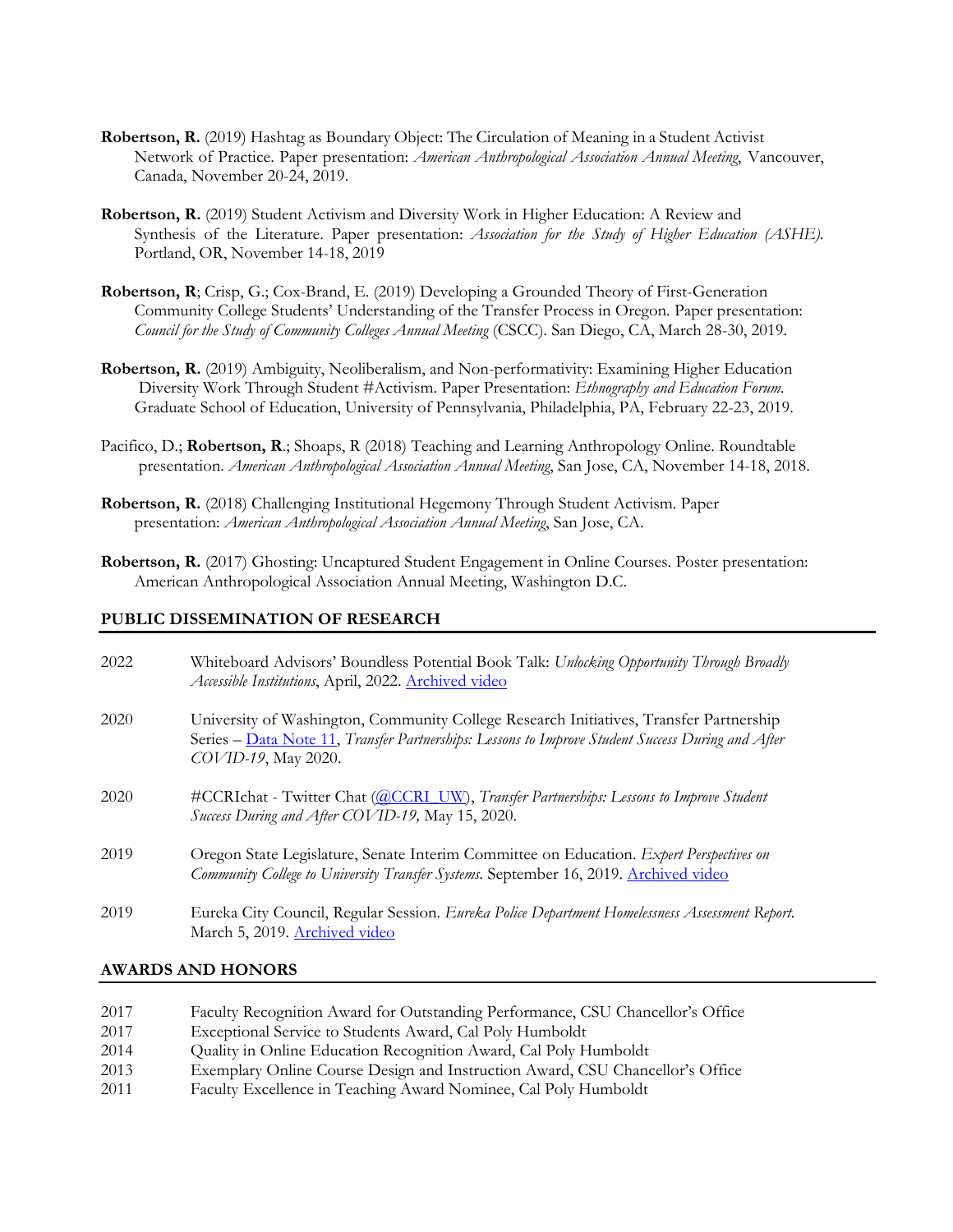## **GRANTS, FELLOWSHIPS, AND EXTERNAL FUNDING**

- 2021 Faculty Research Development Grant, Cal Poly Humboldt, \$4000
- 2021 Research, Scholarship and Creative Activity (RSCA) Grant, Cal Poly Humboldt, \$5000
- 2021 *Community Policing Assessment Project*, City of Eureka, \$10,000
- 2021 Racial Equity Special Research Grant, Spencer Foundation, \$73,000 unfunded
- 2020 Research Grant Small, Spencer Foundation, \$28,000 unfunded
- 2020 Chancellor's Doctoral Fellow Mini Research Grant, California State University, \$1500
- 2017 Chancellor's Doctoral Incentive Program Fellowship, California State University, \$30,000
- 1999 Graduate Equity Fellowship, Cal Poly Humboldt, \$5,000

### **INVITED PRESENTATIONS, LECTURES, AND WORKSHOPS**

| 2019 | 'Student Activism in the Context of Diversity Work in Higher Education', Carpenter Lecture,<br>Oregon State University, Wilsonville, March 7, 2019                                                                                           |
|------|----------------------------------------------------------------------------------------------------------------------------------------------------------------------------------------------------------------------------------------------|
| 2018 | 'Grad School/Career Preparation', Invited Workshop Series (3 sessions), Sponsored by<br>Anthropology Club, Cal Poly Humboldt, Fall 2018.                                                                                                     |
| 2017 | Improving Student Success by Increasing Interactivity and Active Learning Opportunities', e-Portfolio<br>Presentation, California State University, Course Design with Technology Summer Institute,<br>Sacramento, CA, June 26-29, 2017      |
| 2017 | Professionalizing Student Work through a Virtual Conference', Digital Scholarship, Publishing &<br>Sustainable Learning: Exploring, Designing, Creating and Sharing Learning Experiences, Cal Poly<br>Humboldt, UnConference, April 11, 2017 |
| 2009 | 'Global Citizenship', Presented at the Cal Poly Humboldt Social Justice Forum, February 2009                                                                                                                                                 |
| 2009 | Anthropological Approaches to Studying Culture' Introduction to International Studies, Cal Poly<br>Humboldt, September 29, 2009                                                                                                              |
| 2009 | 'Work, Study, Serve: International Experience and Global Citizenship', International Education<br>Week, Cal Poly Humboldt, November 16-19, 2009                                                                                              |

### **COURSES TAUGHT**

\*\*NOTE: (F2F) Face to Face, (H) Hybrid, (O) Online

| <b>UNDERGRADUATE COURSES</b>                          | <b>GRADUATE COURSES</b>                       |
|-------------------------------------------------------|-----------------------------------------------|
| Introduction to Cultural Anthropology (F2F, H, O)     | Introduction to Applied Anthropology (F2F, H) |
| Argonauts of Human Life (O)                           | Methods in Applied Anthropology (F2F, H)      |
| Cultural Anthropology Lab (H, O)                      | Qualitative Research and Analysis (O)         |
| History and Theory of Anthropology (F2F, H)           | Theory in Applied Anthropology (O)            |
| Anthropology and Development (F2F, H, O)              | Quantitative Data Analysis (O)                |
| Women and Development (F2F, H, O)                     |                                               |
| Ethnography (F2F, H, O)                               |                                               |
| Power & Resistance: South African Counter-stories (H) |                                               |
| Race/Class/Culture: South Africa (H)                  |                                               |
| Anthropology of HIV/AIDS: South Africa (F2F)          |                                               |
| Art and Material Culture: South Africa (H)            |                                               |
| Anthropology Capstone (O, H)                          |                                               |
| Argonauts of Human Life (O)                           |                                               |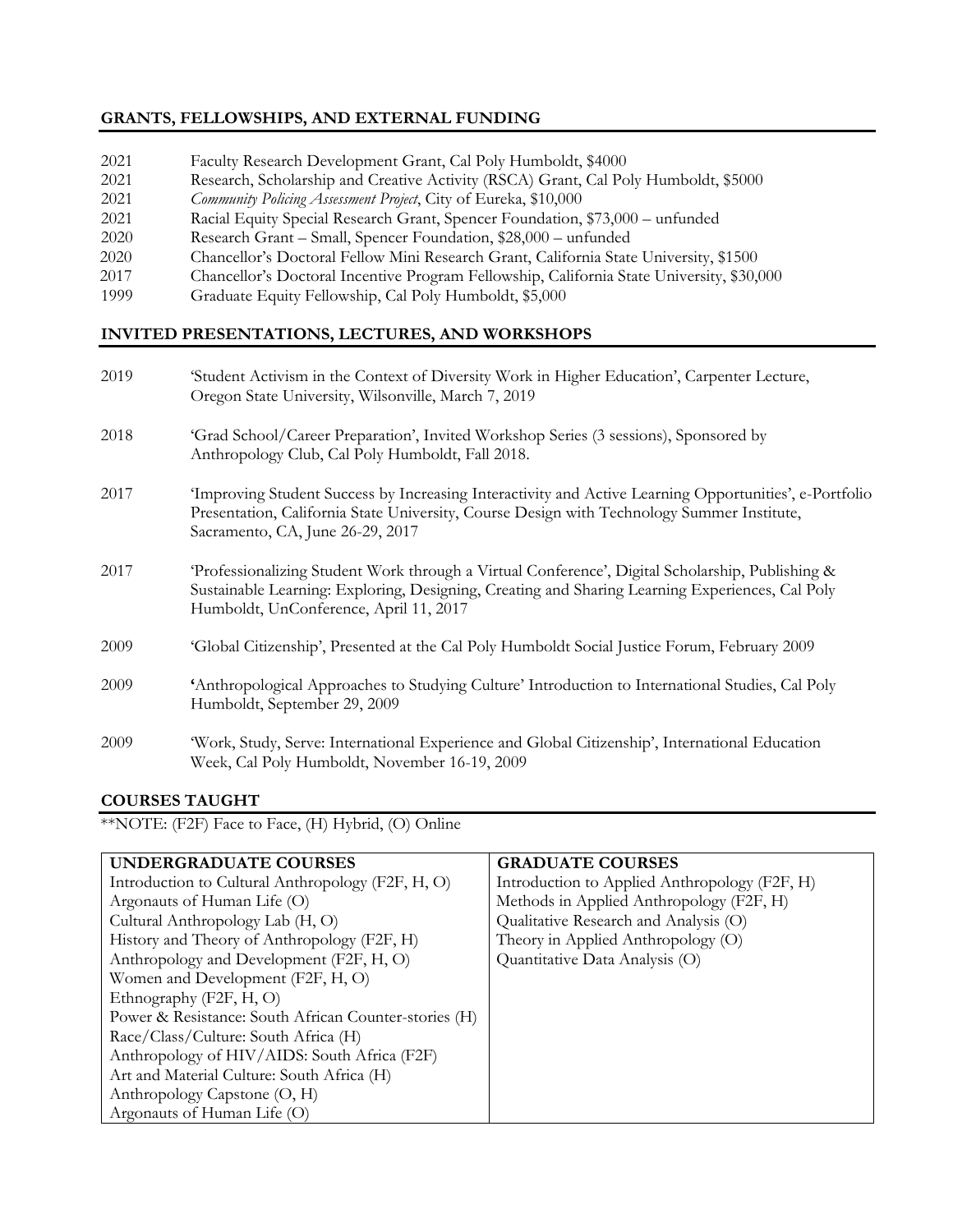| Anthropology of Religion (F2F, O)                  |  |
|----------------------------------------------------|--|
| Anthropology of Art (H)                            |  |
| Anthropology Teaching & Leadership (H)             |  |
| Anthropology Internship (H)                        |  |
| European Union: Sociocultural Integration (F2F, H) |  |
| Grad School Prep (F2F, H)                          |  |
| Working with Historical Documents (F2F)            |  |
|                                                    |  |

## **GRADUATE STUDENT ADVISING**

### **PRIMARY ADVISOR**

- 2021 Amy Deuink, 'Transforming the University Library for Equity and Inclusion: A Critical Environmental Analysis at a Research-Intensive Public University'
- 2020 Jordan Walsh, 'The Impact of Intensive Individual Academic Counseling on Student Persistence and Retention: An Applied Narrative Analysis'
- 2019 Samantha Reid, 'Cultivating Food Security: A Quantitative Analysis of Humboldt County's Food Pantries'
- 2019 Ariel Eastburn, 'Qualitative Analysis of Barriers to Maternal Health Care in Santa Clara County, CA.'
- 2018 Edward Fernandez, **'**Banking for the Future: An Ethnographic Study of the Local Food Bank and its Role in Food Justice and Patron Perception'
- 2018 Laura Benne, 'The 2016 Election: Conservative Female Voters Agentive, Adversarial and Resolutel[y](https://digitalcommons.humboldt.edu/etd/194/) [Republican'](https://digitalcommons.humboldt.edu/etd/194/)
- 2018 Ariel Fishkin, 'Fighting Rape Culture at Cal Poly Humboldt: Challenges and Growth in Studen[t](https://digitalcommons.humboldt.edu/etd/114/) [Activism'](https://digitalcommons.humboldt.edu/etd/114/)
- 2017 Jacqueline Heinzin, 'Transformation in Three American Orchestras: An Analysis of Labor, Agency, an[d](https://digitalcommons.humboldt.edu/etd/27/) [Change'](https://digitalcommons.humboldt.edu/etd/27/)
- 2017 Meleana Akolo, 'A Feminist Interpretation of Women's Work with Koloa in the Tongan Community'

## **COMMITTEE MEMBER**

| 2022 | Berlin Loa, 'Counter Archives: Unfolding Hidden Stories'                                             |
|------|------------------------------------------------------------------------------------------------------|
| 2021 | Casey Dobbins, 'From the Edge of a Rib: Pro-Ana Edgeworking Narratives'                              |
| 2018 | Grant Skoglund, 'Café Para Todos: A Critical Narrative of Bilingual Education Policy and Practice in |
|      | Monolingual Spain'                                                                                   |
| 2017 | Nora E. Mounce, 'Words to Cook By: Changing Meanings of Eating Local in Humboldt County              |
| 2017 | Isadora Sharon, Countering a Colonial Fantasy of Filipinos Highlanders: Ethnic Versus Ethical        |
|      | Tourism'                                                                                             |
| 2017 | Corinna Irwin, 'Equal Access, Knowledge, and Empowerment: Promoting Inclusion in Sex Education       |
|      | and Reproductive Health Care for Humboldt County's Spanish Speaking Population'                      |
| 2017 | Katherine Ruprecht, 'Examining Veiled Muslim Women's Experiences in Educational Institutions in      |
|      | France and the United States and Decolonizing the Curriculum to Reflect Their Stories'               |
| 2016 | May Patiño, 'What does it mean to go Paleo? An Exploration of the Ancestral Diet Movement'           |
| 2016 | Rosie Slentz, 'From Soil to Soul: Food Systems Curriculum for 5th Graders'                           |

### **UNIVERSITY SERVICE**

| 2022      | Member, CSU Equity Priority 4 Task Force – Administrative Barriers to Student Success |
|-----------|---------------------------------------------------------------------------------------|
| $2021 -$  | Chair, Faculty Rights Committee, California Faculty Association - Humboldt Chapter    |
| 2021      | Member, Polytechnic Self Study Working Group - Inclusive Student Success              |
| 2020-2021 | Faculty Advisor, Students for Violence Prevention, First Year Learning Community      |
| 2020      | eLearning Ambassador, Center for Teaching and Learning                                |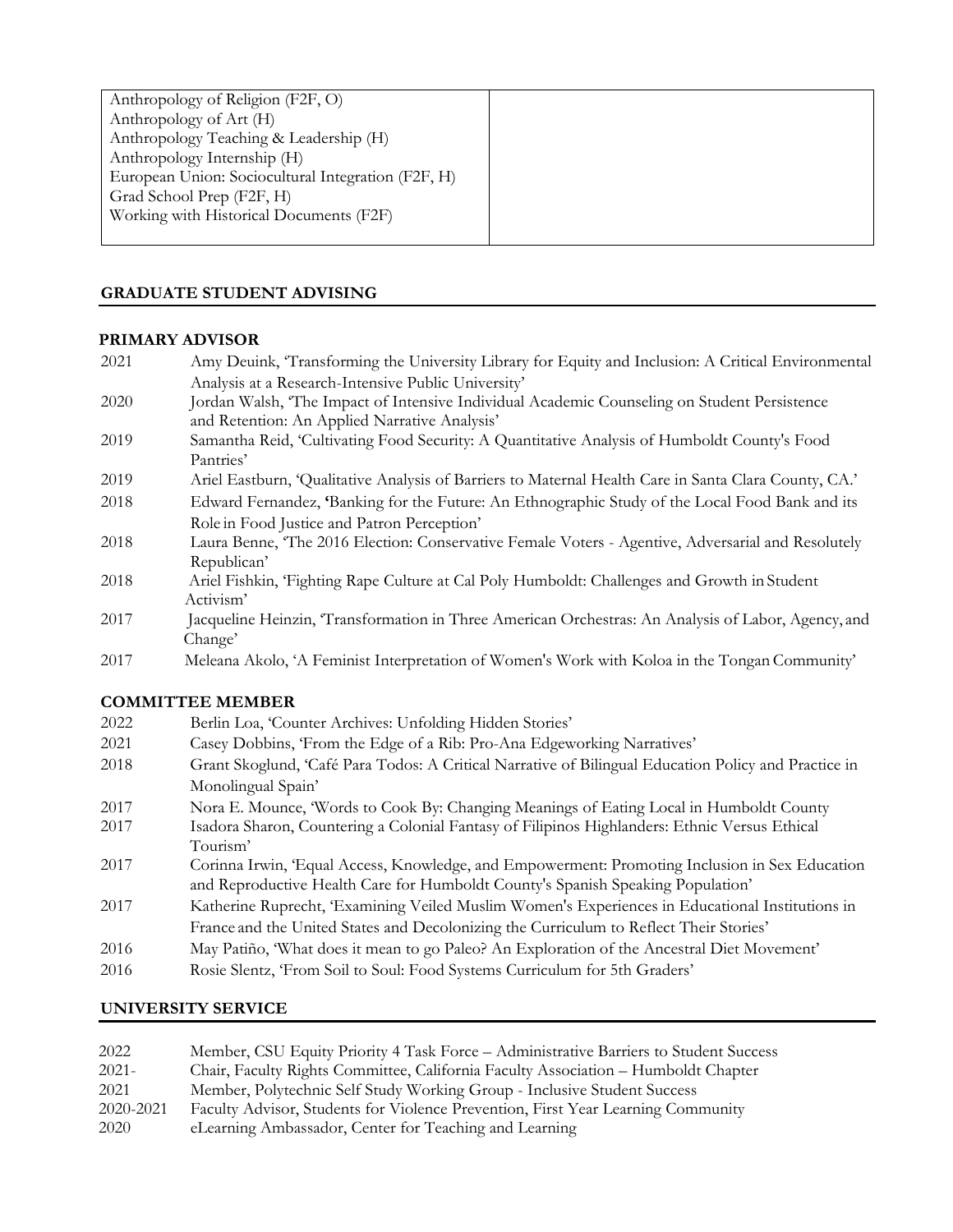| 2019-2021   | Member, Supporting Graduate Students of Color, Faculty Working Group                       |
|-------------|--------------------------------------------------------------------------------------------|
| 2018-2019   | Faculty Advisor, Anthropology Club, Department of Anthropology                             |
| 2016-2021   | Graduate Council Member                                                                    |
| 2016-2019   | Lead, Department of Anthropology Peer Mentoring Pilot Program                              |
|             | AY 2016-17, developed peer-mentoring program proposal                                      |
|             | AY 2017-2018, established and piloted program structure<br>$\bullet$                       |
|             | AY 2018-19, coordinated peer mentoring program<br>٠                                        |
| 2017        | Member, 5-year Program Review Committee, Department of Anthropology                        |
|             | Lead – Diversity Report<br>$\bullet$                                                       |
| 2016 - 2017 | Member, Chancellor's Office Course Redesign and Technology Program, CSU                    |
| 2015-2019   | Faculty Supervisor, Undergraduate Research Award, Dept of Anthropology,                    |
| 2015-2019   | Faculty Supervisor, IdeaFest, Showcase of Research and Creative Projects                   |
| 2014-2019   | Faculty Editor, Anthropology Student Research Symposium                                    |
| 2016-2017   | Online Pedagogy ePortfolio Development, California State University Chancellor's Office    |
| $2014 -$    | Graduate Advisor/Thesis Committee Member, MA Applied Anthropology                          |
| $2013-$     | Curriculum Committee Member, Department of Anthropology                                    |
| $2013 -$    | Assessment Committee Member, Department of Anthropology                                    |
| 2012-2013   | Curriculum and Program Development, MA Applied Anthropology                                |
| 2011        | Participant, Course Transformation Project, Center for Excellence in Teaching and Learning |
| 2009        | Presenter, Campus Social Justice Forum                                                     |
| 2009        | Session Leader, International Education Week, Multicultural Center                         |
| 2007        | Director, World AIDS Day Fundraiser, Department of Anthropology                            |

# **PROFESSIONAL SERVICE**

| 2022      | Reviewer, Rowman and Littlefield                                                        |
|-----------|-----------------------------------------------------------------------------------------|
| $2020-$   | External Reviewer, Journal of Human Organization                                        |
| $2019-$   | External Reviewer, International Journal of Qualitative Studies in Education (QSE)      |
| $2019 -$  | External Reviewer, Journal of Applied Research in the Community College (JARCC)         |
| 2019-2021 | Proposal Reviewer, Annual Conference, Association for the Study of Higher Education     |
| 2018      | Chair, Teaching and Learning Anthropology Online – Roundtable, American Anthropological |
|           | <b>Association Annual Meetings</b>                                                      |

# **COMMUNITY SERVICE**

| 2021  | Member, Board of Directors, College of the Redwoods Foundation                                                       |
|-------|----------------------------------------------------------------------------------------------------------------------|
| 2020- | Trustee (representing Area 5), Board of Trustees, Redwoods Community College District                                |
|       | Member, President's Advisory Council - Partnerships, Polytechnic Pathways, Emerging Industries<br>Subcommittee, 2022 |
|       | Clerk of the Board, 2022                                                                                             |
|       | Member, Board Self-Evaluation Committee, 2022                                                                        |
|       | Chair, Legislative Advocacy Committee, 2021-<br>$\bullet$                                                            |
|       | Member, Student Success Committee, 2021                                                                              |

- 2018- Coach, Humboldt Composite High School Mountain Bike Club (HCMTB)
- 2009-2011 Sexual and Reproductive Health Educator, Six Rivers Planned Parenthood, Eureka, CA
- 2002-2007 Member, Board of Trustees, Vector Rehabilitation, Eureka, CA 95501

# **PROFESSIONAL TRAINING AND DEVELOPMENT**

- 2021 Pivot to Online Learning and Teaching, 4-week Faculty Development Course
- 2021 Council on Undergraduate Research, CUR Dialogues 2021
- 2020 Equity-Minded Practices for Remote Teaching, Webinar